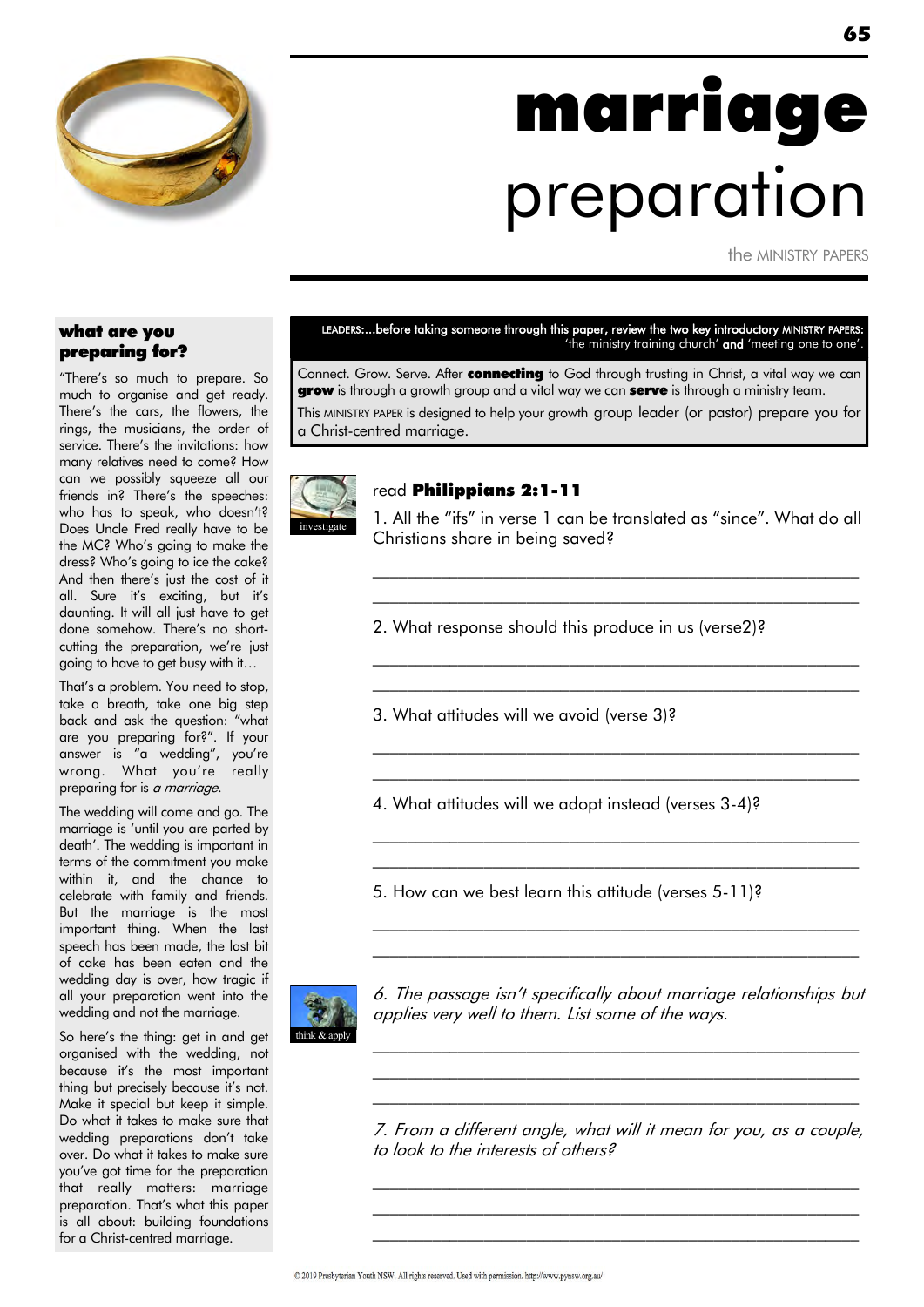# commitment

We were reminded in Philippians that any relationship is the coming together of two sinful people. They have the potential to be selfish and hurtful to each other. In Christ, however, it is also the coming together of two people who have been forgiven much. And there is the potential through keeping a focus on Christ to turn from selfishness to service. The point is, this will only happen through commitment. Relationships are hard work, and marriage is no exception. But commitment to Christ, and commitment to each other in Christ is the foundation for a healthy, growing marriage.



### read Genesis 2

1. What is the picture, in creation, of God, husband and wife?

\_\_\_\_\_\_\_\_\_\_\_\_\_\_\_\_\_\_\_\_\_\_\_\_\_\_\_\_\_\_\_\_\_\_\_\_\_\_\_\_\_\_\_\_\_\_\_\_\_\_\_\_\_\_\_\_\_ \_\_\_\_\_\_\_\_\_\_\_\_\_\_\_\_\_\_\_\_\_\_\_\_\_\_\_\_\_\_\_\_\_\_\_\_\_\_\_\_\_\_\_\_\_\_\_\_\_\_\_\_\_\_\_\_\_

### read Genesis 3

2. What is the picture, through sin, of God, husband and wife?

\_\_\_\_\_\_\_\_\_\_\_\_\_\_\_\_\_\_\_\_\_\_\_\_\_\_\_\_\_\_\_\_\_\_\_\_\_\_\_\_\_\_\_\_\_\_\_\_\_\_\_\_\_\_\_\_\_ \_\_\_\_\_\_\_\_\_\_\_\_\_\_\_\_\_\_\_\_\_\_\_\_\_\_\_\_\_\_\_\_\_\_\_\_\_\_\_\_\_\_\_\_\_\_\_\_\_\_\_\_\_\_\_\_\_

### read Ephesians 5:21-33

3. What is the picture, in Christ, of God, husband and wife?

4. In what way does this passage offer us the possibility of marriage as God intended it?

\_\_\_\_\_\_\_\_\_\_\_\_\_\_\_\_\_\_\_\_\_\_\_\_\_\_\_\_\_\_\_\_\_\_\_\_\_\_\_\_\_\_\_\_\_\_\_\_\_\_\_\_\_\_\_\_\_ \_\_\_\_\_\_\_\_\_\_\_\_\_\_\_\_\_\_\_\_\_\_\_\_\_\_\_\_\_\_\_\_\_\_\_\_\_\_\_\_\_\_\_\_\_\_\_\_\_\_\_\_\_\_\_\_\_

\_\_\_\_\_\_\_\_\_\_\_\_\_\_\_\_\_\_\_\_\_\_\_\_\_\_\_\_\_\_\_\_\_\_\_\_\_\_\_\_\_\_\_\_\_\_\_\_\_\_\_\_\_\_\_\_\_



5. What will be the key to maintaining commitment in marriage (who does Paul direct both husband and wife to)?

\_\_\_\_\_\_\_\_\_\_\_\_\_\_\_\_\_\_\_\_\_\_\_\_\_\_\_\_\_\_\_\_\_\_\_\_\_\_\_\_\_\_\_\_\_\_\_\_\_\_\_\_\_\_\_\_\_ \_\_\_\_\_\_\_\_\_\_\_\_\_\_\_\_\_\_\_\_\_\_\_\_\_\_\_\_\_\_\_\_\_\_\_\_\_\_\_\_\_\_\_\_\_\_\_\_\_\_\_\_\_\_\_\_\_

6. Discuss the vows (in the column opposite) as an expression of this commitment to each other in Christ.

 $\mathcal{L}_\text{max}$  and the contract of the contract of the contract of the contract of the contract of the contract of



# **'the marriage builder'** by L. Crabb

This is a great book to help you explore more deeply the biblical principles of a Christ-centred marriage. Here's a taste:

"Christ has made me secure and significant. Whether I feel it or not, it is true. I am instructed by God to believe that my needs are already met, and therefore I am to live selflessly, concerned only with the needs of others. The more I choose to live according to the truth of what Christ has done for me, the more I will come to sense the reality of my security and significance in him" (p21)

Our fear of rejection makes it scary to "dive" into focusing on the needs of our spouse, instead of our own. But when we stay focused on God's love for us in Christ we know that we are never ultimately rejected. The security of Christ"s love enables us to turn to love each other.





#### the consents

[groom], will you take [bride] to be your wife, to live together according to God"s Word, Will you give her the honour due to her as your wife and, forsaking all others, love and protect her, as long as you both shall live? I will

[bride], will you take [groom] to be your husband, to live together according to God"s Word, Will you give him the honour due to him as your husband and, forsaking all others, love and protect him, as long as you both shall live? I will

### the vows

I, [groom], in the presence of God take you [bride] to be my wife to have and to hold from this day forward for better for worse for richer for poorer in sickness and in health to love and to cherish as long as we both shall live This is my solemn vow and promise

I, *[bride]*, in the presence of God take you [groom] to be my husband to have and to hold from this day forward for better for worse for richer for poorer in sickness and in health to love and to cherish as long as we both shall live This is my solemn vow and promise

### exchange of rings

[bride], with this ring I wed you with all that I am and all that I have I honour you in the name of God Amen. [groom], with this ring I wed you with all that I am and all that I have I honour you in the name of God. Amen.

Discuss the vows together. Why do you think "for better, for worse" needs to be promised?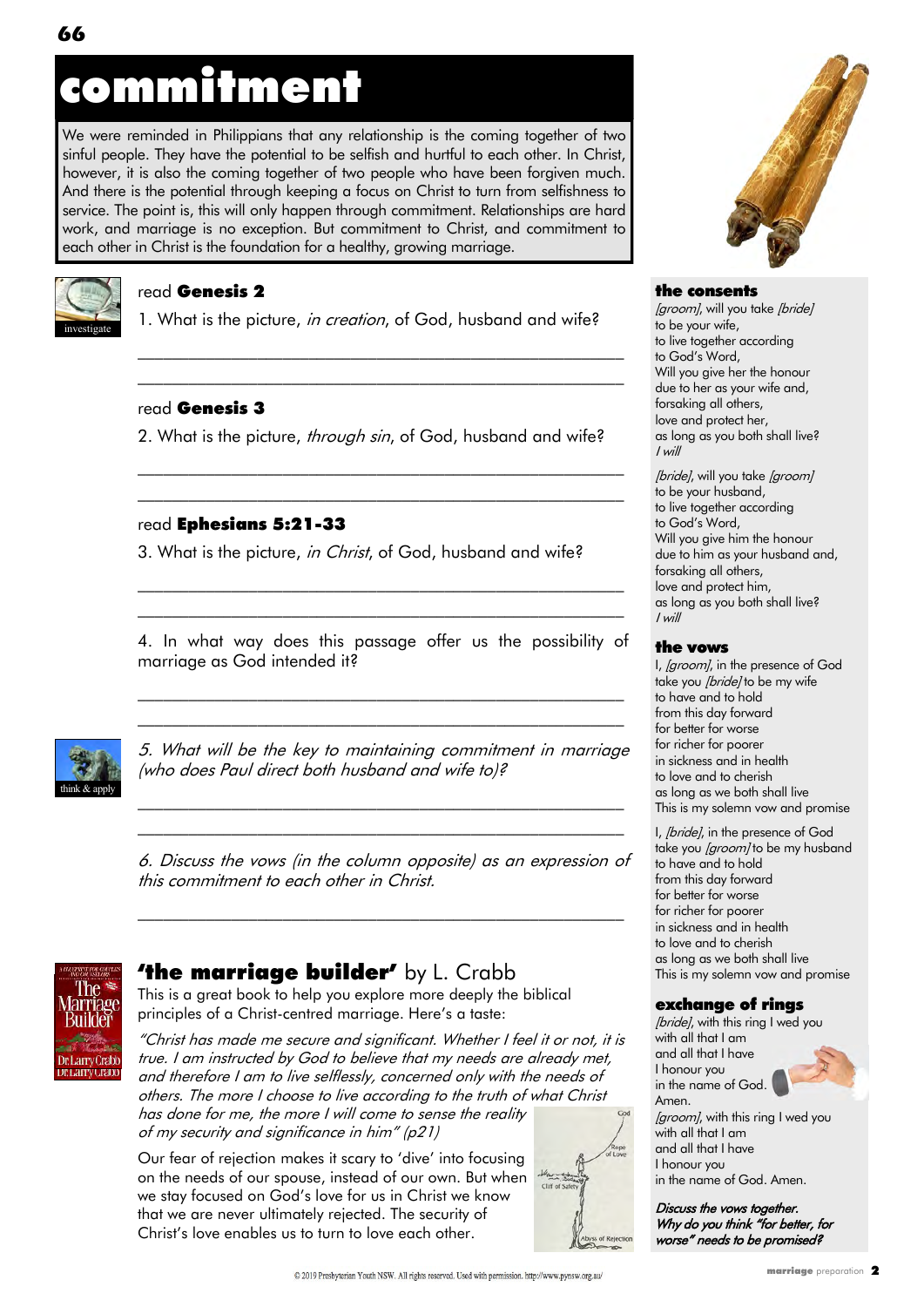

### God talk

This page of our marriage preparation paper is devoted to the issue of communication. That makes sense because communication is so important. Good communication is crucial to a healthy marriage. However, if all we discussed here is your communication with each other, there"d be something even more crucial missing: and that"s communication with God. A very practical way to make real the "focus on Christ" we"ve studied so far is to make Christ the basis of your communication. By reading the Bible and praying together, you"re not just talking, you"re talking in Christ. You're listening to him in his Word and talking to him in prayer. You"re talking together about him. And in terms of the 'level 5' discussed in the diagram on the right, it's hard to read the Bible & pray—and communicate with God in that way—without entering into that important sort of communication with each other. Discuss how you can better grow this habit together in the time leading up to your marriage.

#### sex

There we are, we've mentioned it. And our reluctance to mention it, talk about it and think biblically and helpfully about it is a real problem. God isn"t embarrassed by sex—he invented it and gave it to us. It's a wonderful gift when used properly. But it can also be a source of great frustration and hurt if not used properly. It's going to be important for you to listen well to each other in this part of your relationship. You will need good communication for good sex. Indeed, in terms of the intimacy discussed in the diagram opposite, it's easy to see how good communication grows the sort of intimacy that is expressed in sex.

It"s a good idea to find an older Christian couple you can talk to about sex. Also, "One Flesh" by Greg & Amelia Clarke is a helpful book on the subject.



# communication

husband | wife

husband  $\vert \vert$  wife

conflict barrier

doorway to intimacy

husband wife

husband ) and wife

husband ) wife

The picture is of an *ear* for a reason. God gave us one mouth and two ears for a reason. When we think of communication we might most immediately think of what we say. That"s clearly a part of it. And some of us need to learn how to better express ourselves. But the part that we all need to get better at is listening. Listening really well is the key to good communication. If we"re going to dive off that cliff into serving the needs of our spouse, we"re going to have to do some listening to know what the needs are. That"s what this diagram is all about.

### 5. sharing needs

e.g. "I need to spend more time with you rather than work taking over our lives"

### 4. sharing feelings

e.g. "I"m really worried about our finances and I "d like you to treat this seriously"

## 3. sharing opinions/ concerns/expectations

e.g. "this weather could be bad for business"

# 2. sharing facts

e.g. "apparently this is the hottest summer on record"

# 1. speaking in clichés

e.g. "hot enough for you?"



# communication, communication, communication

Communication is the key. It's the key that turns the commitment we've been studying so far into a growing healthy relationship. Take a look at the diagram above. It shows five levels of communication. The goal for a healthy marriage is to be able to communicate regularly at level 5. That"s going to mean making plenty of time to talk, because we don"t always move straight into that level of communication. But there's a reason other than time that often stops us dead at level 3. It's the tendency we can have to shut down communication rather than opening it up when we feel threatened in some way. We have a choice to make at that point. We can choose not to listen, and we will slide back down to levels 1 & 2. Or we can choose to listen and go through the doorway to intimacy… to levels 4 & 5. It's about putting the 'cliff' idea from 'The Marriage Builder' into practice.

- discuss together how you can grow in your communication
- discuss ideas for how might you move through the conflict barrier (e.g. asking more questions rather than making accusations, clarifying what your spouse means, really wanting to know how they feel, etc)
- refer to "The Marriage Builder" ch4 on communication for more ideas.